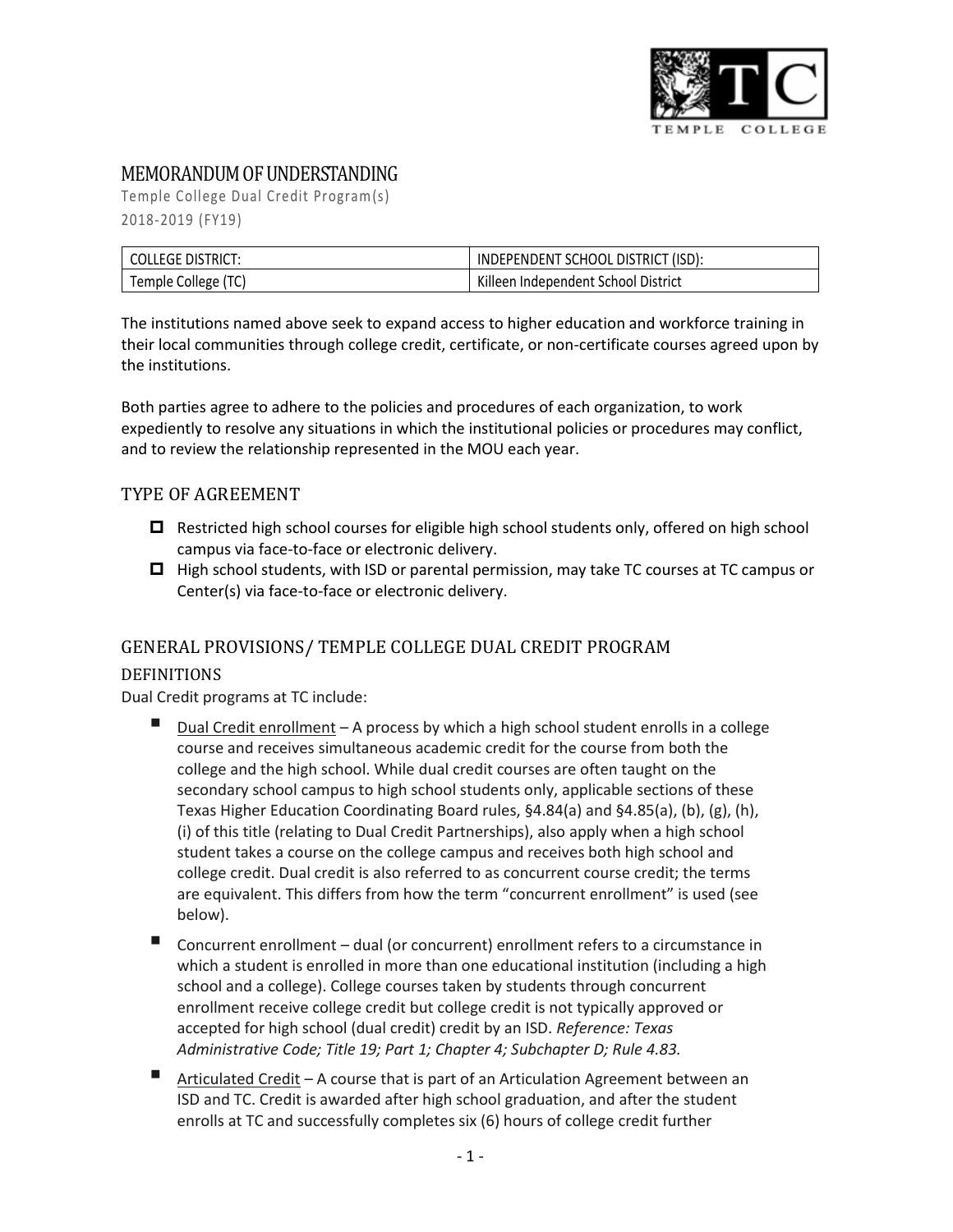meeting all requirements of the Articulation Agreement.

#### STUDENT ELIGIBILITY

*Reference: Texas Administrative Code; Title 19; Part 1; Chapter 4; Subchapter D; Rule 4.85.* 1. A high school student is eligible to enroll in academic dual credit courses if the student:

- 1.1. demonstrates college readiness by achieving the minimum passing standards under the provisions of the Texas Success Initiative as set forth in *Texas Administrative Code; Title 19; Part 1; Chapter 4; Subchapter C; Rule §4.57 of this title (relating to* College Ready and Adult Basic Education (ABE) Standards) on relevant section(s) of an assessment instrument approved by the Board as set forth in *Texas Administrative Code; Title 19; Part 1; Chapter 4; Subchapter C; Rule §4.56* of this title (relating to Assessment Instrument); or
- 1.2. demonstrates that he or she is exempt under the provisions of the Texas Success Initiative as set forth *Texas Administrative Code; Title 19; Part 1; Chapter 4; Subchapter C; Rule §4.*54 of this title (relating to Exemptions, Exceptions, and Waivers).
- 1.3. A high school student is also eligible to enroll in academic dual credit courses that require demonstration of TSI college readiness in reading, writing, and/or mathematics under the following conditions:
	- 1.3.1.Courses that require demonstration of TSI college readiness in reading and/or writing:
		- 1.3.1.1.if the student achieves a Level 2 final recommended score, as defined by the Texas Education Agency (TEA), on the English II State of Texas Assessment of Academic Readiness End of Course (STAAR EOC); or
		- 1.3.1.2. if the student achieves a combined score of 107 on the PSAT/NMSQT with a minimum of 50 on the reading test; or
		- 1.3.1.3. if the student achieves a composite score of 23 on the PLAN with a 19 or higher in English or an English score of 435 on the ACT-Aspire.
	- 1.3.2.Courses that require demonstration of TSI college readiness in mathematics:
		- 1.3.2.1. if the student achieves a Level 2 final recommended score, as defined by TEA, on the Algebra I STAAR EOC and passing grade in the Algebra II course; or
		- 1.3.2.2. if the student achieves a Level 2 final recommended score, as defined by TEA, on the Algebra II STAAR EOC; or
		- 1.3.2.3. if the student achieves a combined score of 107 on the PSAT/NMSQT with a minimum of 50 on the mathematics test; or
		- 1.3.2.4. if the student achieves a composite score of 23 on the PLAN with a 19 or higher in mathematics or a mathematics score of 431 on the ACT-Aspire.
- 2. A high school student is eligible to enroll in workforce education dual credit courses contained in a Level 1 certificate program, or a program leading to a credential of less than a Level 1 certificate, at a public junior college or public technical institute and shall not be required to provide demonstration of college readiness or dual credit enrollment eligibility.
	- 2.1. A high school student is eligible to enroll in workforce education dual credit courses contained in a Level 2 certificate or applied associate degree program under the following conditions:

2.1.1.Courses that require demonstration of TSI college readiness in reading and/or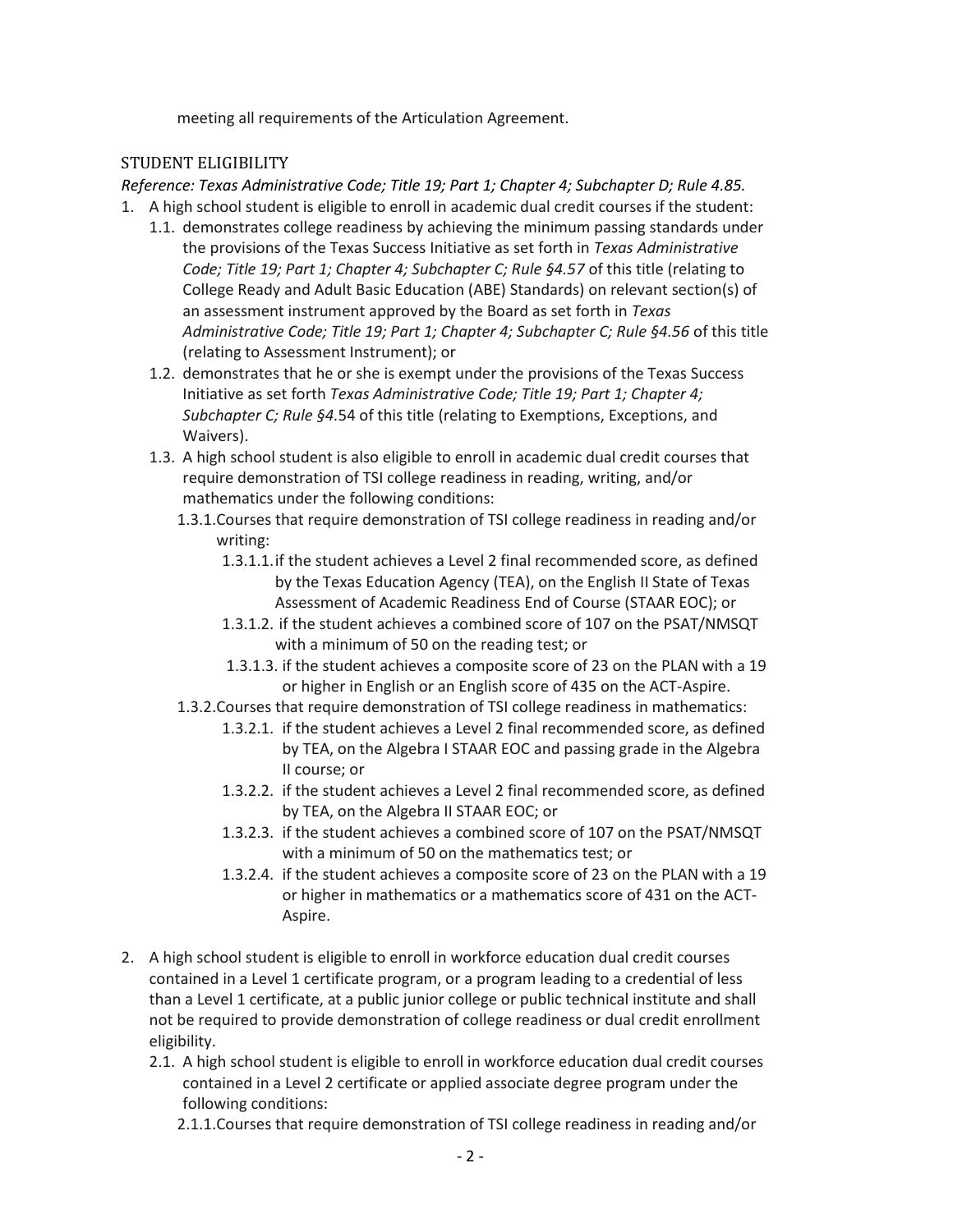writing:

- 2.1.2.if the student achieves a Level 2 final recommended score, as defined by TEA, on the English II STAAR EOC; or
- 2.1.3.if the student achieves a combined score of 107 on the PSAT/NMSQT with a minimum of 50 on the reading test; or
- 2.1.4.if the student achieves a composite score of 23 on the PLAN with a 19 or higher in English or an English score of 435 on the ACT-Aspire.
- 2.2. Courses that require demonstration of TSI college readiness in mathematics:
	- 2.2.1.if the student achieves a Level 2 final recommended score, as defined by TEA, on the Algebra I STAAR EOC and passing grade in the Algebra II course; or
	- 2.2.2.if the student achieves a Level 2 final recommended score, as defined by TEA, on the Algebra II STAAR EOC; or
	- 2.2.3.if the student achieves a combined score of 107 on the PSAT/NMSQT with a minimum of 50 on the mathematics test; or
	- 2.2.4.if the student achieves a composite score of 23 on the PLAN with a 19 or higher in mathematics or a mathematics score of 431 on the ACT-Aspire.
- 2.3. A student who is exempt from taking TAKS or STAAR EOC assessments may be otherwise evaluated by an institution to determine eligibility for enrolling in workforce education dual credit courses.
- 2.4. Students who are enrolled in private or non-accredited secondary schools or who are home-schooled must satisfy paragraphs (1) - (4) of this subsection.
- 2.5. To be eligible for enrollment in a dual credit course offered by a public college, students must meet all the college's regular prerequisite requirements designated for that course (e.g., minimum score on a specified placement test, minimum grade in a specified previous course, etc.).
- 2.6. An institution may impose additional requirements for enrollment in courses for dual credit that do not conflict with this section.
- 2.7. An institution is not required, under the provisions of this section, to offer dual credit courses for high school students.
- 3. All students enrolled in college courses are subject to all College policies and procedures.
- 4. Students enrolled through Killeen ISD must have the final approval of Killeen ISD Department of Curriculum and Instruction prior to notification of the student.
- 5. Total enrollment of Killeen ISD students may not exceed 120 without prior consent of Killeen ISD Department of Curriculum and Instruction.
- 6. Upon meeting entrance requirements, high school students may enroll in dual credit courses that are listed as approved for dual credit in this document.
- 7. Killeen ISD will fund the senior year for the 2017-18 junior cohort. Any subsequent cohorts entering the program will be partially funded by Killeen ISD. The residual balance will be funded by the student.
- 8. Tuition and fees for the 2017-18 junior cohort will be fully funded by Killeen ISD for the courses in the approved program of study, not to exceed four courses per semester. Students will be billed for any additional courses.
- 9. Tuition and fees for any subsequent cohorts entering the program will be partially funded by Killeen ISD for the courses in the approved program of study, not to exceed four courses per semester. Students will be billed for any additional courses.
- 10. Killeen ISD will pay \$90 per SCH for any subsequent cohorts entering the program effective the 2018-2019 school year and beyond.
- 11. Students will be billed directly for all tuition, fees, and books that exceed the conditions listed in provisions 6 through 10.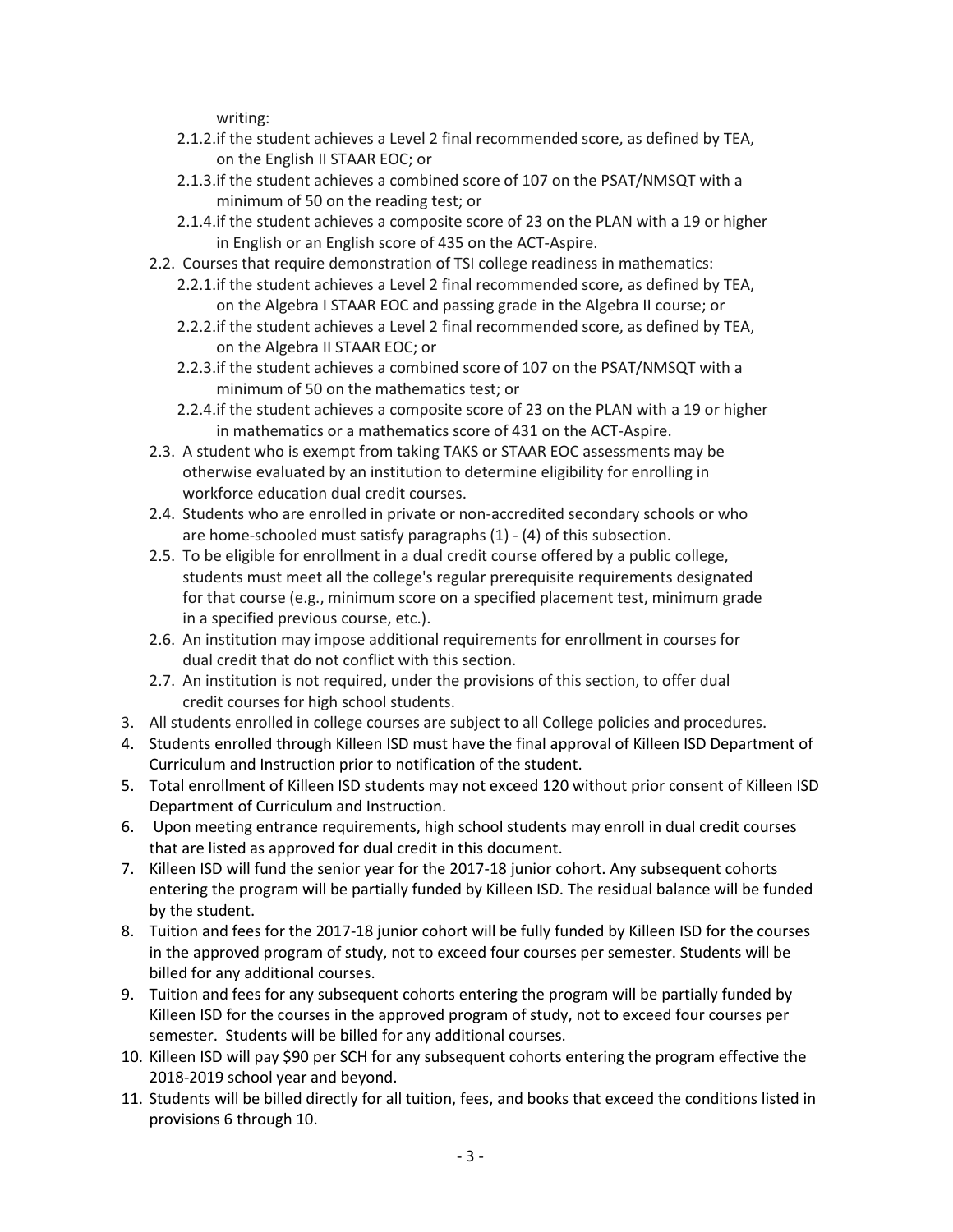#### TUITION AND FEES:

*2018-2019 Academic Year:* In-district tuition at Temple College is \$97 per SCH. Out-of-district is \$169 per SCH. Non-resident \$333 per SCH. Killeen ISD and Temple College have agreed upon a fee of \$129 per SCH for classes taken at the Texas Bioscience Institute for the 2018-2019 academic year.

Tuition and fee charges that are to be paid at registration are due at that time. Registration is not complete until all payments have been made. Other charges are due upon request.

Tuition and fees may not be waived for any student for the following types of courses: audited courses, non-credit courses, and developmental education courses. Dual credit students taking strictly online delivered courses will receive the dual credit tuition discount including the waiving of fees, but have to pay the out-of-district tuition rate if student residence is not established within the taxing district. **Note: Students may also be subject to paying any differential tuition or fee costs associated with or charged to special courses (***example: Medical Terminology***).**

## FACULTY QUALIFICATIONS

Faculty Selection, Supervision, and Evaluation. *Reference: Texas Administrative Code; Title 19; Part 1; Chapter 4; Subchapter D; Rule 4.85.*

- 1. The college shall select instructors of dual credit courses. These instructors must be regularly employed faculty members of the college or must meet the same standards (including minimal requirements of the Southern Association of Colleges and Schools Commission on Colleges) and approval procedures used by the college to select faculty responsible for teaching the same courses at the main campus of the college.
- 2. The college shall supervise and evaluate instructors of dual credit courses using the same or comparable procedures used for faculty at the main campus of the college.
	- 2.1. All instructors must meet the minimum requirements as specified by the Southern Association of Colleges and Schools Commission on Colleges (SACSCOC).
	- 2.2. The College shall select, supervise, and evaluate instructors for courses that result in the award of college dual credit.
	- 2.3. Instructors must meet the same standards, review, and approval procedures used by the College to select faculty responsible for teaching the same courses at a main campus or Center of TC.
	- 2.4. Instructors, even if employed by and paid by the ISD, must be supervised in instructional matters by the TC Department Chair and must meet all administrative and evaluation requirements.
	- 2.5. Official transcripts of instructors must be kept on file at the College.

#### LOCATION AND STUDENT COMPOSITION OF CLASSES

*Reference: Texas Administrative Code; Title 19; Part 1; Chapter 4; Subchapter D; Rule 4.85.*

- 1. Dual credit classes must be taught on the college campus, or on the high school campus, or via distance learning. For dual credit courses taught exclusively to high school students on the high school campus and for dual credit courses taught electronically, public colleges shall comply with applicable rules and procedures for offering courses at a distance. Dual credit courses may be composed of dual credit students only or of dual and college credit students. Exceptions for a mixed class, which would also include high school credit-only students, may be allowed only under one of the following conditions:
	- 1.1. If the course involved is required for completion under the State Board of Education High School Program graduation requirements, and the high school involved is otherwise unable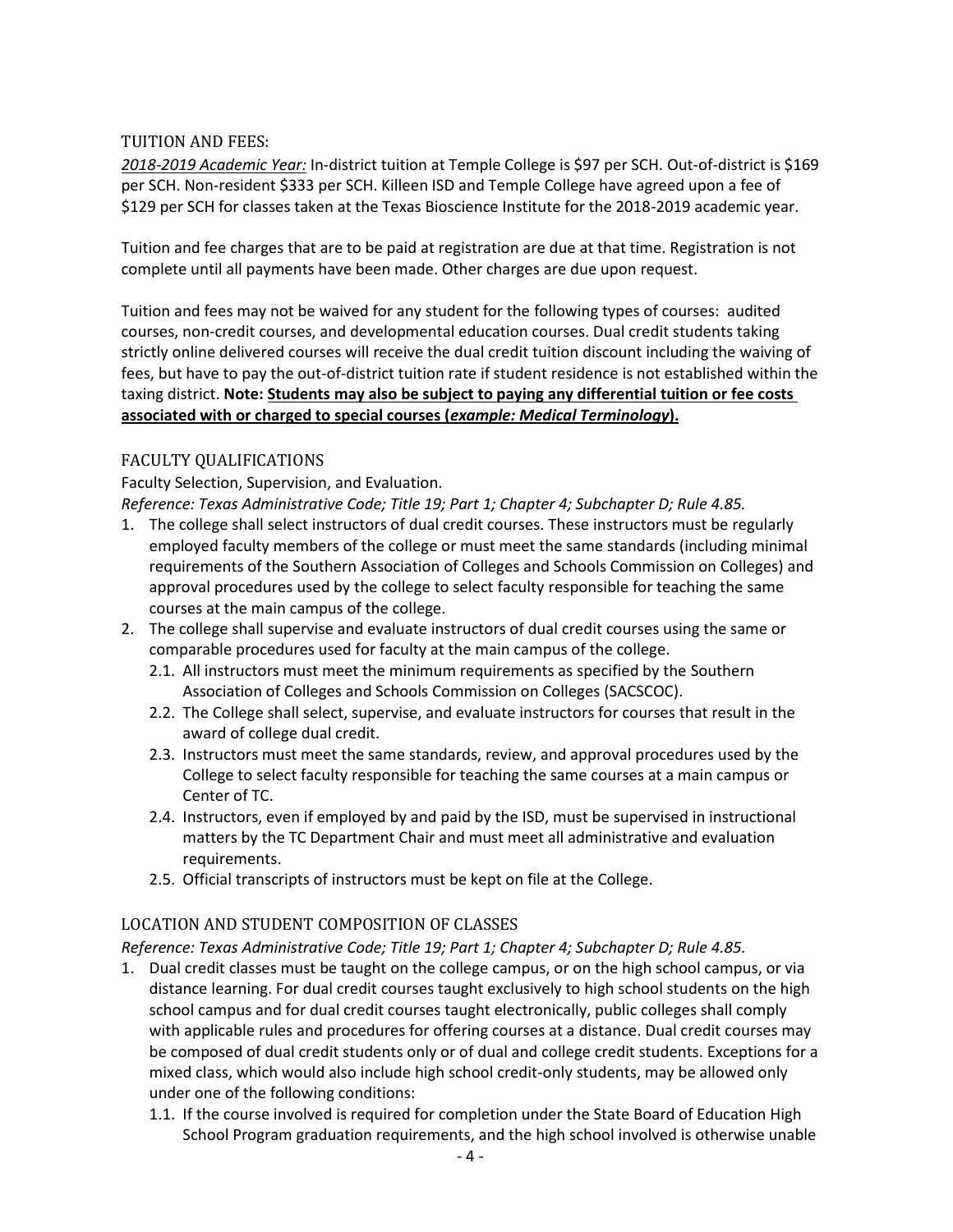to offer such a course.

- 1.2. If the high school credit-only students are College Board Advanced Placement students.
- 1.3. If the course is a career and technology/college workforce education course and the high school credit-only students are earning articulated college credit.

#### SERVICES FOR STUDENTS WITH DISABILITIES

Temple College abides by the Americans with Disabilities Act and Section 504 of the Rehabilitation Act of 1973, which states: "No otherwise qualified person shall, on the basis of a disability, be excluded from participation in, be denied the benefits of, or otherwise be subjected to discrimination under any academic or other postsecondary education aid, benefits, or services." In order for students with disabilities to receive accommodations from TC, students must provide TC's Office of Student Accommodations with current (within three years of enrollment at TC) documentation of disability. Documentation consists of a statement or evaluation from a recognized medical professional. The Individualized Education Plan used for public school students may not substitute for the documentation specified above. High school personnel will make students aware that if a student has a documented disability that may influence their performance and for which they may require accommodations, the student must register (self-identify) with and provide documentation of their disability to the Office of Student Accommodations at Temple College. *Reference: Temple College Student Handbook.*

#### ELIGIBLE COURSES

*Reference: Texas Administrative Code; Title 19; Part 1; Chapter 4; Subchapter D; Rule 4.85.*

- 1. Courses offered for dual credit by public two-year associate degree granting institutions must be identified as college-level academic courses in the current edition of the Lower Division Academic Course Guide Manual adopted by the Board or as college-level workforce education courses in the current edition of the Workforce Education Course Manual adopted by the Board.
- 2. Courses offered for dual credit by public universities must be in the approved undergraduate course inventory of the university.
- 3. Public colleges may not offer remedial and developmental courses for dual credit.
- 4. See "Attachment A" for courses offered through the Temple College and the Texas Bioscience Institute Dual Credit Program(s).

# ACADEMIC POLICIES AND STUDENT SUPPORT SERVICES

*Reference: Texas Administrative Code; Title 19; Part 1; Chapter 4; Subchapter D; Rule 4.85.*

- 1. Regular academic policies applicable to courses taught at the college's main campus must also apply to dual credit courses. These policies could include the appeal process for disputed grades, drop policy, the communication of grading policy to students, when the syllabus must be distributed, etc.
- 2. Students in dual credit courses must be eligible to utilize the same or comparable support services that are afforded college students on the main campus. The college is responsible for ensuring timely and efficient access to such services (e.g., academic advising and counseling), to learning materials (e.g., library resources), and to other benefits for which the student may be eligible.

#### TRANSCRIPTING OF CREDIT

*Reference: Texas Administrative Code; Title 19; Part 1; Chapter 4; Subchapter D; Rule 4.85.* For dual credit courses, high school, as well as college credit, should be transcripted immediately upon a student's successful completion of the performance required in the course.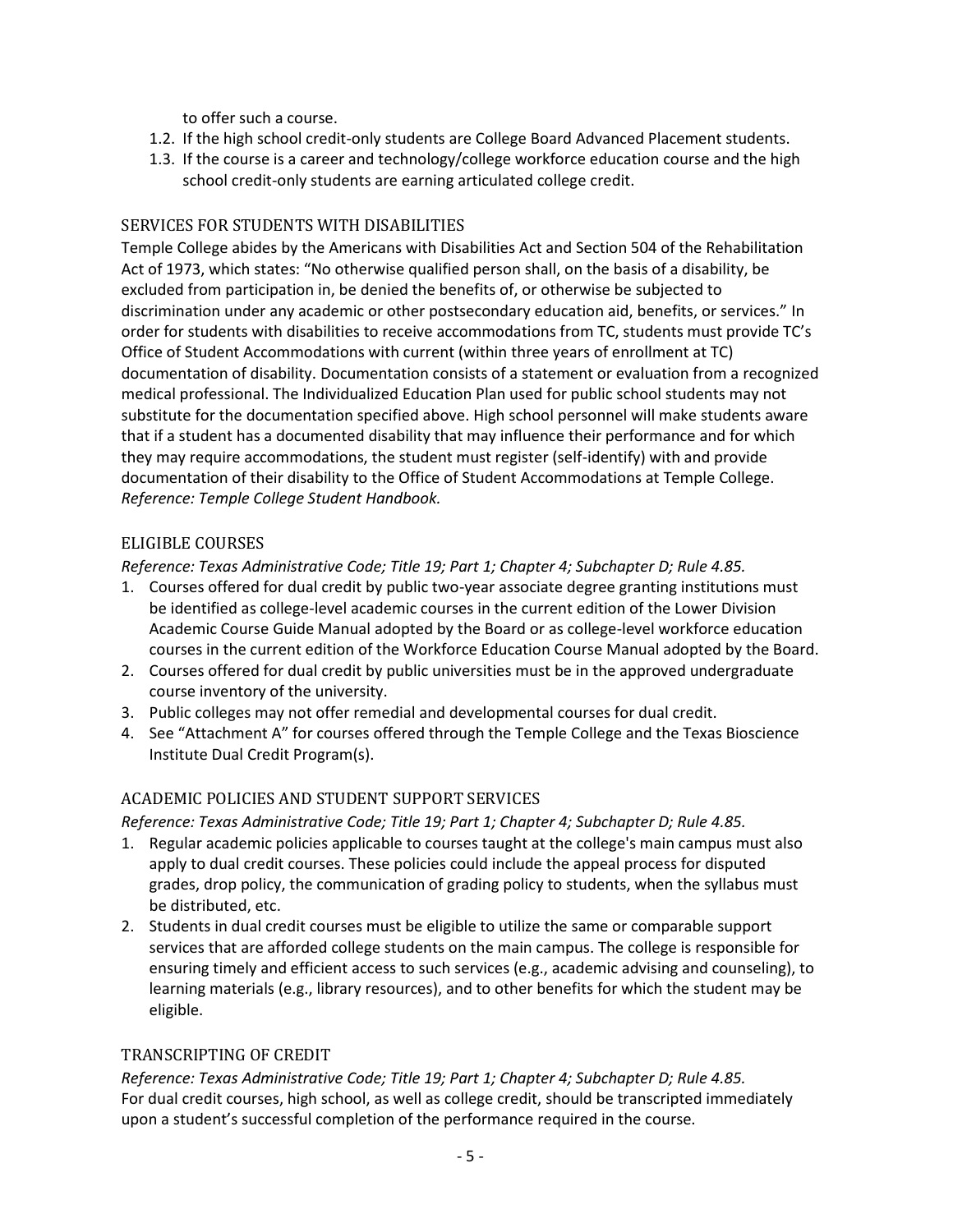#### FUNDING

*Reference: Texas Administrative Code; Title 19; Part 1; Chapter 4; Subchapter D; Rule 4.85.*

- 1. The state funding for dual credit courses will be available to both public school districts and colleges based on the current funding rules of the State Board of Education and the Texas Higher Education Coordinating Board.
- 2. The college may only claim funding for students getting college credit in core curriculum, career and technical education, and foreign language dual credit courses. This provision does not apply to students enrolled in approved early college high school programs.

All public colleges, universities, and health-related institutions may waive all or part of tuition and fees for a Texas high school student enrolled in a course for which the student may receive dual course credit.

| Area               | TC Responsibilities and other related                                                                                                                                                                                                                                                         | ISD Responsibilities and other related                                                                                                                                                                                                                                             |  |  |
|--------------------|-----------------------------------------------------------------------------------------------------------------------------------------------------------------------------------------------------------------------------------------------------------------------------------------------|------------------------------------------------------------------------------------------------------------------------------------------------------------------------------------------------------------------------------------------------------------------------------------|--|--|
|                    | information                                                                                                                                                                                                                                                                                   | information                                                                                                                                                                                                                                                                        |  |  |
| Course<br>Schedule | Develop course schedule in collaboration<br>with ISD representative.                                                                                                                                                                                                                          | Develop annual scheduling plan and semester<br>course schedules in collaboration with TC<br>representatives.                                                                                                                                                                       |  |  |
|                    | Mutually agree on policy to follow regarding<br>the college operation of classes in cases of<br>weather-related closing of schools, parent<br>nights (Back to School," etc.)                                                                                                                  | Mutually agree on policy to follow regarding the<br>college operation of classes in cases of weather-<br>related closings of schools, parent nights, ("Back to<br>School," etc.)                                                                                                   |  |  |
|                    | Make appropriate arrangements for college<br>classes to be conducted at the high school<br>facility in the event that the ISD holiday<br>calendar differs from the TC holiday<br>calendar.                                                                                                    | Make appropriate arrangements for college<br>classes to be conducted at the high school facility<br>in the event that the ISD holiday calendar differs<br>from the TC holiday calendar.                                                                                            |  |  |
| Class Size         | Each college class offered for dual credit at<br>the TC Main Campus or Center must have an<br>enrollment of a minimum of eighteen (18)<br>students. Exceptions to enrollment<br>minimum and maximum allotments require<br>College (VP of Education Services) and or<br>departmental approval. | Each college class offered for dual credit at a high<br>school campus must have an enrollment of a<br>minimum of eighteen (18) students. Exceptions<br>to enrollment minimum and maximum<br>allotments require College (VP of Education<br>Services) and or departmental approval. |  |  |
| Faculty            | See Faculty Qualifications Section above                                                                                                                                                                                                                                                      | Any ISD teacher wanting to qualify as a dual credit<br>instructor for TC must submit a full application with<br>transcripts to the TC Human Resources office and<br>meet all requirements specified. (See Faculty<br>Qualifications Section above)                                 |  |  |

The details below will facilitate effective delivery of instruction and services.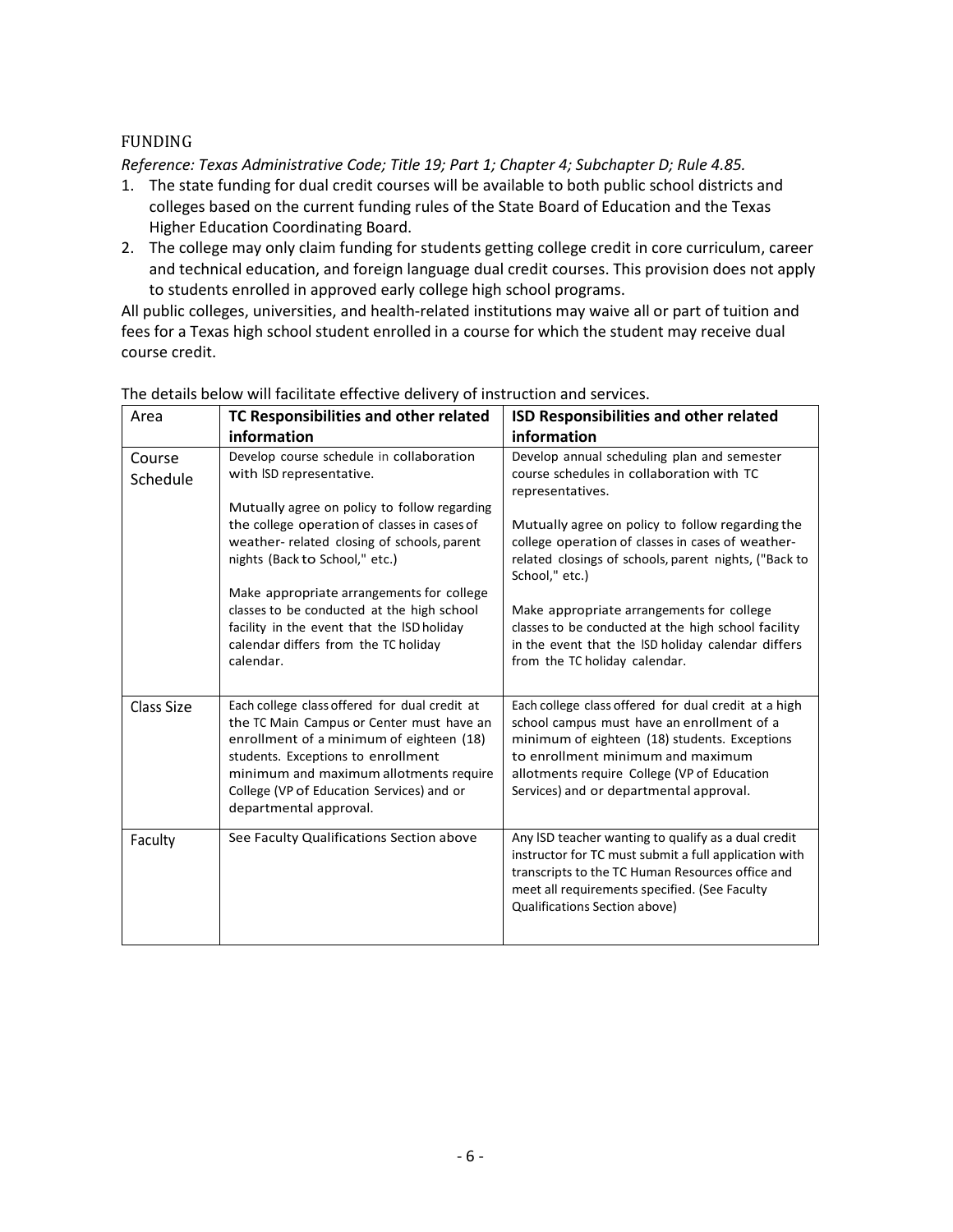| Area                                                          | TC Responsibilities and other related                                                                                                                                                                             | ISD Responsibilities and other related                                                                                                                                                                                                                                                                                                                                                                                                                                                                                                                                                                                                                                                                |  |  |
|---------------------------------------------------------------|-------------------------------------------------------------------------------------------------------------------------------------------------------------------------------------------------------------------|-------------------------------------------------------------------------------------------------------------------------------------------------------------------------------------------------------------------------------------------------------------------------------------------------------------------------------------------------------------------------------------------------------------------------------------------------------------------------------------------------------------------------------------------------------------------------------------------------------------------------------------------------------------------------------------------------------|--|--|
|                                                               | information                                                                                                                                                                                                       | information                                                                                                                                                                                                                                                                                                                                                                                                                                                                                                                                                                                                                                                                                           |  |  |
| Facility<br>(when TC<br>courses<br>are offered<br>at the ISD) | Offer college credit courses at designated ISD<br>High school(s).<br>Work with designated ISD contact to relay<br>instructional equipment and related requests.<br>Comply with ISD facility guidelines.<br>Other: | Provide TC with the necessary classroom space<br>equipped for college-level instruction, including:<br>Adequate board space<br>Data projector/display equipment<br>Internet access that lift's ISD firewall<br>restrictions upon request<br>Designate official who will facilitate classroom<br>instructional equipment/internet access requests<br>from TC faculty.<br>Provide TC the procedure for security of facility for<br>during and at the end of class and all facility rules,<br>including any TC faculty or student restrictions.<br>Designate Special Room(s) Use (Computer Labs,<br>etc.)<br>Describe: Computer labs for writing assignments,<br>final exams, group activities<br>Other: |  |  |
| Personnel                                                     | TC Director of Dual Credit Program and or the<br>AVP of Academic Outreach and Extended<br>Programs is to serve as primary contact(s) for<br>ISD staff.                                                            | Designated official high school contact with who TC<br>Director of Dual Credit Program and or the AVP of<br>Academic Outreach and Extended Programs is to<br>work.                                                                                                                                                                                                                                                                                                                                                                                                                                                                                                                                    |  |  |
| Public<br>Relations                                           | Provides Dual Credit Program informational<br>and promotional materials and TC staff<br>support to<br>high school/district contacts                                                                               |                                                                                                                                                                                                                                                                                                                                                                                                                                                                                                                                                                                                                                                                                                       |  |  |
| Support<br>Services                                           | Arrange assessment, advising, and<br>registration services to students.<br>Arrange for ISD-specific orientation<br>information to TC faculty who teach at the                                                     | Designate procedures to provide duplication<br>services to TC faculty at the high school site.<br>Distribute promotional materials to high school<br>students related the TC dual credit program.                                                                                                                                                                                                                                                                                                                                                                                                                                                                                                     |  |  |
|                                                               | high school campus.<br>Provide confirmation of courses schedules<br>and class rolls to the high school as allowed<br>by FERPA.<br>Provide mid-term and final grades as<br>allowed by FERPA.                       | Meet to plan logistics and on-site support for TC<br>Courses taught at the high school location(s).<br>Other:                                                                                                                                                                                                                                                                                                                                                                                                                                                                                                                                                                                         |  |  |
| Services For<br>Students<br>With<br><b>Disabilities</b>       | Provide accommodations for ISD students<br>enrolled in TC classes taken on TC campus or<br>Center location, based on student's self-<br>reported documented disability.                                           |                                                                                                                                                                                                                                                                                                                                                                                                                                                                                                                                                                                                                                                                                                       |  |  |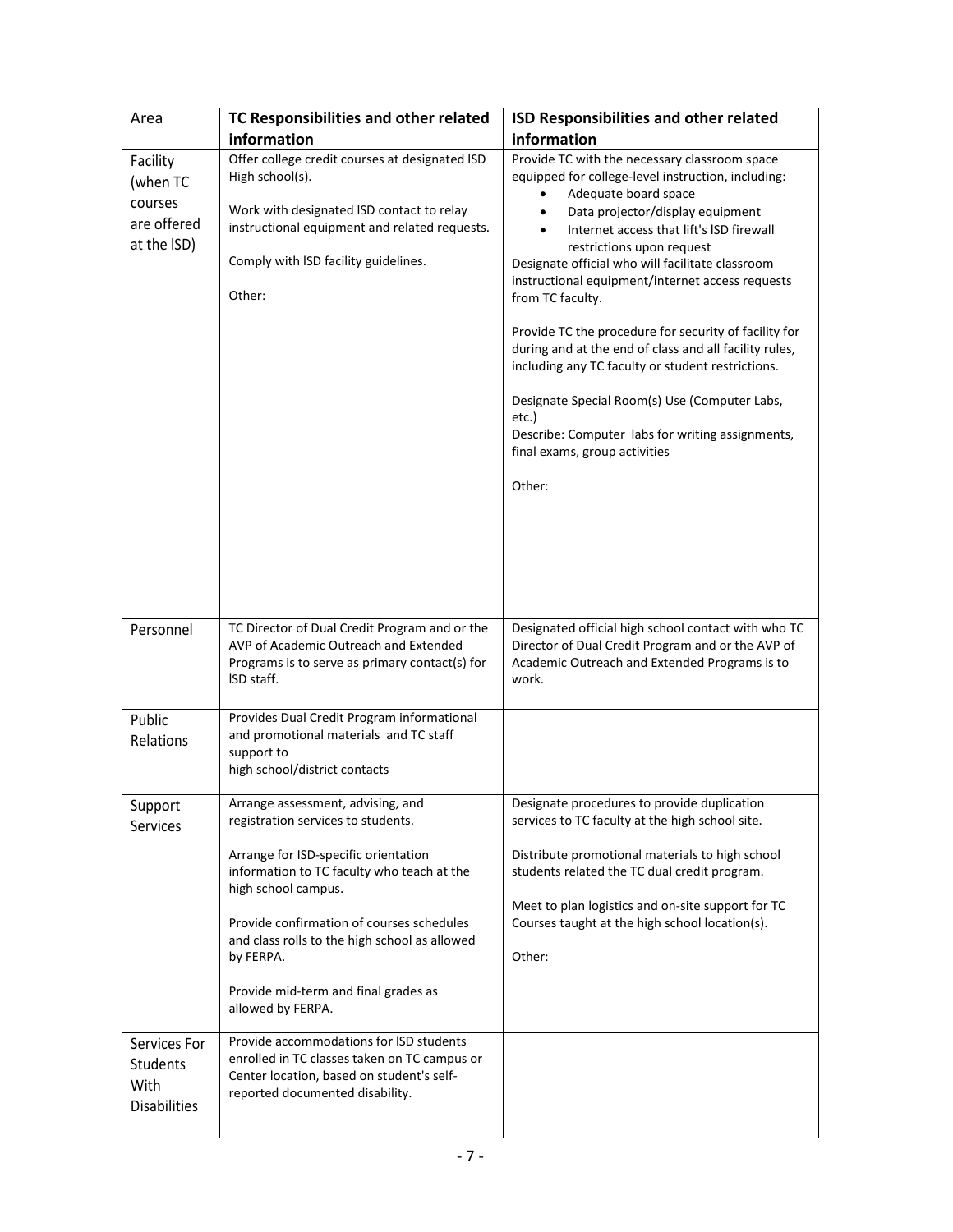| Area                                | TC Responsibilities and other related<br>information                                                                                                                                                                                            | <b>ISD Responsibilities and other related</b><br>information                                                                                                                                                                             |
|-------------------------------------|-------------------------------------------------------------------------------------------------------------------------------------------------------------------------------------------------------------------------------------------------|------------------------------------------------------------------------------------------------------------------------------------------------------------------------------------------------------------------------------------------|
| Student<br>Records And<br>Reporting | Provide mutually agreed-upon reports of<br>student enrollment to designated ISD<br>officials upon request as allowed by FERPA                                                                                                                   |                                                                                                                                                                                                                                          |
| Other<br>Conditions                 | Temple College will allow Killeen ISD<br>students attending the Texas Bioscience<br>Institute to only take an on-line course if the<br>course is needed to complete an AA degree<br>and no other substitute course is available.<br>(see below) | Killeen ISD will allow students attending the Texas<br>Bioscience Institute to only take an on-line course<br>through TC if the course is needed to complete an<br>AA degree and no other substitute course is<br>available. (see below) |

# Texas Bioscience Institute (TBI)

# Memorandum of Understanding *A PARTNERSHIP BETWEEN*

# Temple College and Killeen Independent School District

## (A) Student Eligibility Requirements

To be eligible for high school/college credit enrollment at Texas Bioscience Institute, all high school students must complete the Texas Bioscience Institute application form, meet Temple College entrance and testing requirements, be a rising high school Junior or Senior, and have completed high school Chemistry, Biology, and Algebra II with a minimum of a B average.

#### (B) Faculty & Staff Qualifications

(1) The Texas Bioscience Institute will use Temple College faculty and staff who meet the standards and requirements of the Commission on Colleges of the Southern Association of Colleges and Schools.

(2) The Texas Bioscience Institute staff will supervise and evaluate instructors of collegelevel curricula offered for college dual credit using the same procedures used for other Temple College faculty.

(C) Location and Student Composition of Classes for Dual Credit

Dual credit courses will be taught at the Texas Bioscience Institute unless otherwise stated or approved by Killeen lSD and Temple College.

#### (D) Student Services

Students enrolled at the Texas Bioscience Institute Center will be issued a Temple College identification (I.D.) card and given access to the college library, advising services and all other privileges associated with a Temple College I.D.

#### (E) Eligible Courses

(1) Courses offered are eligible for dual credit from Temple College and the participating school districts.

(2) Courses will be taught at the Texas Bioscience Institute campus, dependent upon sufficient enrollment and the availability of instructional staff: Killeen lSD and Temple College Joint approval for additional courses)-AII additional courses not listed on the crosswalk (Attachment A-see below) may be offered with prior approval from both Killeen lSD and Temple College.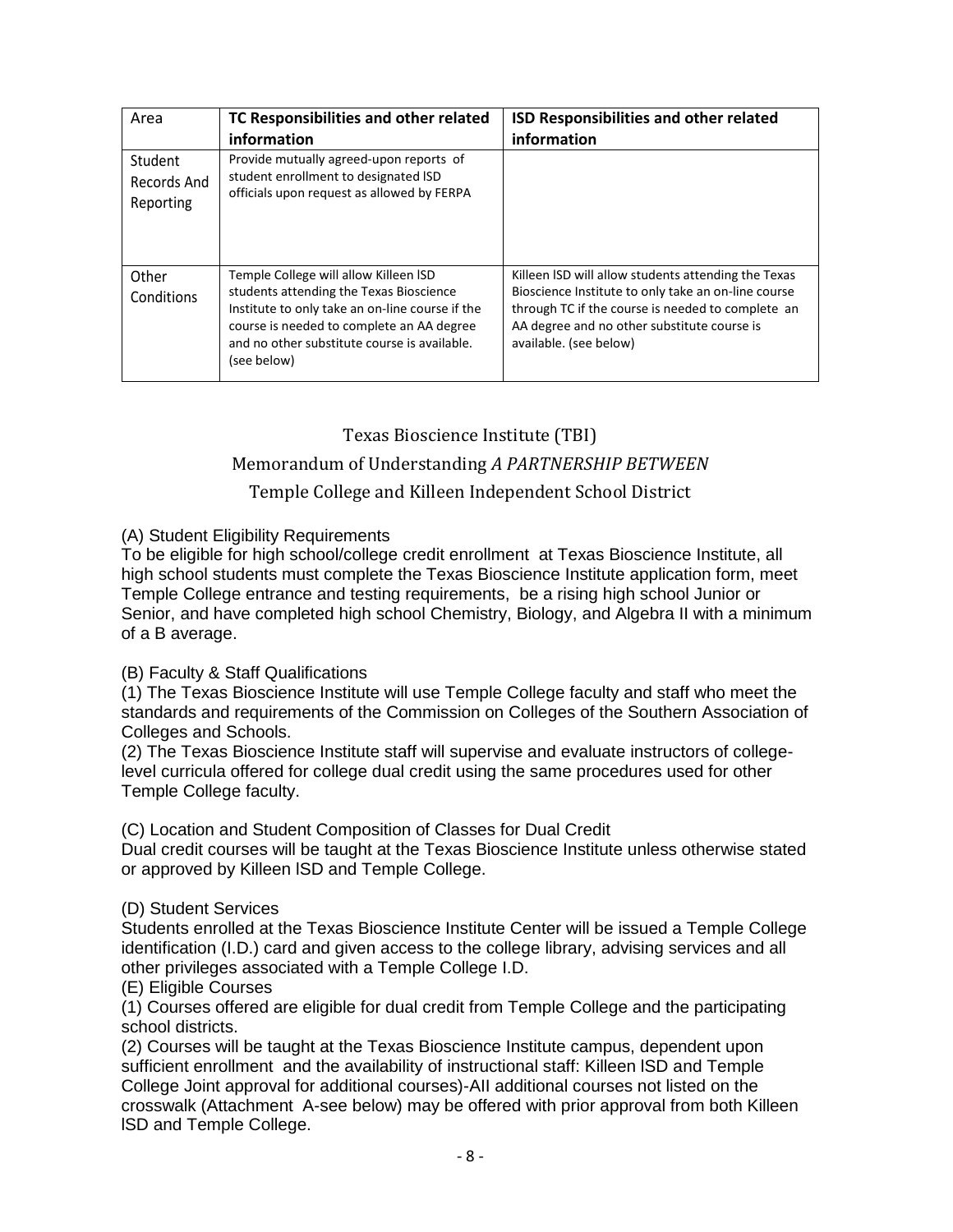(F) Grading Criteria

Temple College grading and attendance policies and procedures will be followed for dual credit courses. Numerical grades will be reported to KISD.

(G) Academic Calendar

(1) The Texas Bioscience Institute campus will follow the instructional days determined by the Temple College academic calendar.

(2) The instructional days at the Texas Bioscience Institute shall be the same as for all Temple College courses.

(H) Transcripting of Credit

(1) High school credit should be transcribed upon a student's successful completion of the course.

(2) Temple College will post Dual Credit courses and grades on the Temple College Transcript.

# (I) Funding

(1) Temple College will bill the Independent School District a consortium fee of \$150 per student (up to a maximum of 10 students or \$1500) to be part of the Texas Bioscience Institute.

(2) Temple College will bill the Independent School District or student for Dual Credit Courses following the tuition and fee schedule approved by the Temple College Board of Trustees (see appropriate Temple College Catalog).

(3) Temple College will bill students entering the program for the 2018-19 school year and beyond for Dual Credit Courses following the tuition and fee schedule approved by the Temple College Board of Trustees (see appropriate Temple College Catalog).

(J) Transportation and Textbooks

(1) Temple College does not provide transportation or textbooks for students.

(2) Killeen ISD will continue to provide transportation and textbooks to the 2017-18 junior cohort through their senior year in the program.

(3) Transportation is the responsibility of the student entering the program for the 2018-19 school year and beyond. It is the responsibility of each student to obtain a student vehicle parking permit for each vehicle that he/she intends to operate on campus or to have operated on his/her behalf on campus. The permits are free of charge and are available at the time of registration and subsequently are available at the Cashiers Office or from the Texas Bioscience Institute office manager. In order to obtain a student vehicle parking permit, the student must supply the vehicle's make, model, year, color, and license plate number.

(4) Killeen ISD will continue to provide textbooks to students enrolled in the program.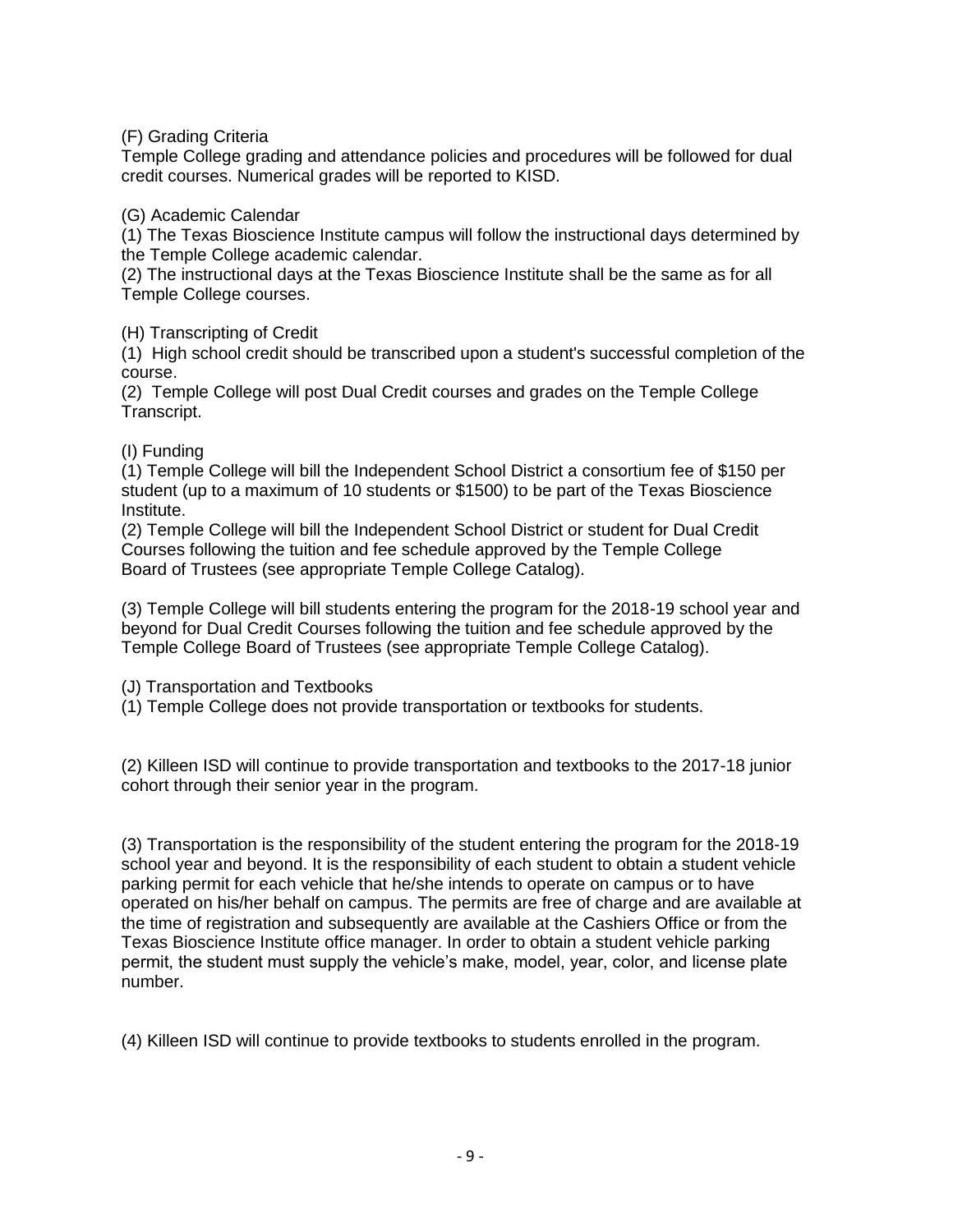| Dual Credit Memorandum Of Understanding:     |                                              | <b>Attachment A</b> |               |              |                                      |
|----------------------------------------------|----------------------------------------------|---------------------|---------------|--------------|--------------------------------------|
| Partner: Killeen Independent School District |                                              |                     |               |              |                                      |
|                                              |                                              |                     | High          |              |                                      |
| <b>Course</b>                                | <b>College Course Title Offered for Dual</b> | College             | <b>School</b> |              |                                      |
| <b>Rubric</b>                                | <b>Credit</b>                                | <b>Credit</b>       | <b>Credit</b> | <b>PEIMS</b> | <b>High School Course</b>            |
| <b>BIOL-1406</b>                             | <b>Biology for Science Majors I</b>          | 4                   | 0.5           | 03010200     | Biology (A) or Scientific Research   |
|                                              |                                              |                     | 0.5           | 13037200     | & Design                             |
| <b>BIOL-1407</b>                             | Biology for Science Majors II                | 4                   | 0.5           | 03010200     | Biology {B) or Scientific Research & |
|                                              |                                              |                     | 0.5           | 13037200     | Design                               |
| <b>BIOL-2316</b>                             | Genetics                                     | 3                   | 0.5           | 1320700      | TBD by TEA                           |
| <b>BIOL-2401</b>                             | Human Anatomy & Physiology I                 | 4                   | 0.5           | 13020600     | Anatomy & Physiology                 |
| <b>BIOL-2402</b>                             | Human Anatomy & Physiology II                | 4                   | 0.5           | 13020600     | Anatomy & Physiology                 |
| <b>BIOL-2420</b>                             | Microbiology for Non-Science Majors          | $\overline{4}$      | 0.5           | 13020700     | <b>Medical Microbiology</b>          |
| <b>BITC-1411</b>                             | Introduction to Biotechnology                | 4                   | 1.0           | 13036300     | Biotechnology                        |
| <b>BITC-1302</b>                             | <b>Biotechnology Laboratory Methods</b>      | 3                   | 1.0           | 13036400     | Advanced Biotechnology               |
| CHEM-1411                                    | General Chemistry I                          | 4                   | 0.5           | 03040000     |                                      |
|                                              |                                              |                     | 0.5           | 13037200     | Chemistry (A) or Scientific          |
|                                              |                                              |                     | 0.5           | 13037210     | Research and Design I/II             |
| CHEM-1412                                    | <b>General Chemistry II</b>                  | 4                   | 0.5           | 03040000     |                                      |
|                                              |                                              |                     | 0.5           | 13037200     | Chemistry {B) or Scientific          |
|                                              |                                              |                     | 0.5           | 13037210     | Research and Design I/II             |
| <b>ENGL-1301</b>                             | Composition I                                | 3                   | 0.5           | 03220300     | English III A                        |
|                                              |                                              |                     | 0.5           | 03220400     | English IV A                         |
| <b>ENGL-1302</b>                             | Composition II                               | 3                   | 0.5           | 03220300     | English II B                         |
|                                              |                                              |                     | 0.5           | 03220400     | English IV B                         |
| <b>ENGL-2322</b>                             | <b>British Literature I</b>                  | 3                   | 0.5           | 03220300     | English III A                        |
|                                              |                                              |                     | 0.5           | 03220400     | English IV A                         |
| <b>ENGL-2323</b>                             | <b>British Literature II</b>                 | 3                   | 0.5           | 03220300     | English III B                        |
|                                              |                                              |                     |               | 03220400     | English IV B                         |
| MATH-1314                                    | College Algebra                              | 3                   | 0.5           | 03100600     | Algebra IIB or Pre-Cal (B) or        |
|                                              |                                              |                     | 0.5           | 03101100     | Independent Study in Math: (X        |
|                                              |                                              |                     | 0.5           | 0310250X     | Time Taken)                          |
|                                              |                                              |                     |               |              | Independent Studies in Math (X       |
| <b>MATH-1442</b>                             | Elementary Statistical Methods               | 4                   | 0.5           | 0310250X     | Time Taken)                          |
| MATH-2412                                    | Pre-Calculus                                 | 4                   | 0.5           | 03101100     | Pre-Calculus B,                      |
|                                              |                                              |                     | 0.5           | 0310250X     | Independent Studies in Math          |
|                                              |                                              |                     |               |              | Independent Studies in Math (X       |
| MATH-2413                                    | Calculus I                                   | 4                   | 0.5           | 0310250X     | Time Taken),                         |
|                                              |                                              |                     | 0.5           | 03101100     | HS Pre Cal A                         |
|                                              |                                              |                     |               |              | Independent Studies in Math (X       |
| MATH-2414                                    | Calculus II                                  | 4                   | 0.5           | 0310250X     | Time Taken),                         |
|                                              |                                              |                     | 0.5           | 03101100     | HS Pre Cal B                         |